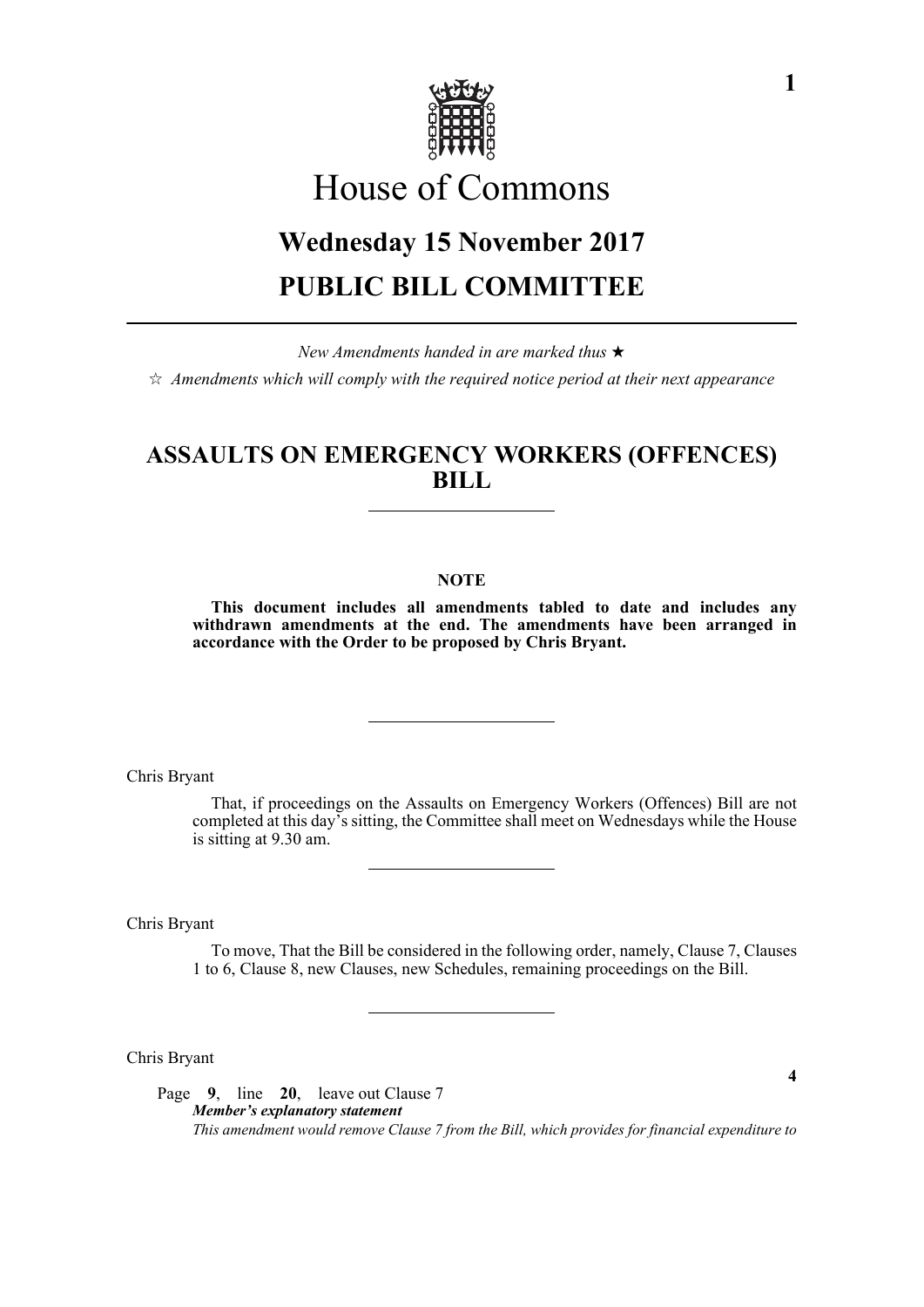#### **Assaults on Emergency Workers (Offences) Bill,** *continued*

*be paid out of money provided by Parliament. The clause has become unnecessary as a result of the Bill not requiring a Money Resolution.*

#### Chris Bryant

- Clause **3**, page **3**, line **24**, at end insert—
	- "( ) a prisoner custody officer, so far as relating to the exercise of escort functions;
	- ( ) a custody officer, so far as relating to the exercise of escort functions;" *Member's explanatory statement*

*This amendment would broaden the definition of "emergency worker" so as to include those who provide prisoner escort services (which include the delivery of prisoners to court and their custody whilst on court premises) and corresponding services in respect of persons detained in youth detention accommodation.*

#### Chris Bryant

Clause **3**, page **3**, line **29**, leave out paragraph (h) and insert—

- "(h) a person employed for the purposes of providing, or engaged to provide—
	- (i) NHS health services, or
	- (ii) services in the support of the provision of NHS health services,

and whose general activities in doing so involve face to face interaction with individuals receiving the services or with other members of the public."

#### *Member's explanatory statement*

*This amendment would broaden the range of health care workers included within the definition of "emergency worker" so as to include all clinical workers providing NHS services and support workers who have direct interaction with patients or the public more generally.*

#### Chris Bryant

Clause **3**, page **3**, line **34**, leave out subsections (3) and (4) and insert—

"(3) In this section—

"custodial institution" means any of the following—

- (a) a prison;
- (b) a young offender institution, secure training centre, secure college or remand centre;
- (c) a removal centre, a short-term holding facility or pre-departure accommodation, as defined by section 147 of the Immigration and Asylum Act 1999;
- (d) services custody premises, as defined by section 300(7) of the Armed Forces Act 2006;
- "custody officer" has the meaning given by section 12(3) of the Criminal Justice and Public Order Act 1994;

"escort functions"—

(a) in the case of a prisoner custody officer, means the functions specified in section 80(1) of the Criminal Justice Act 1991;

**1**

**2**

**3**